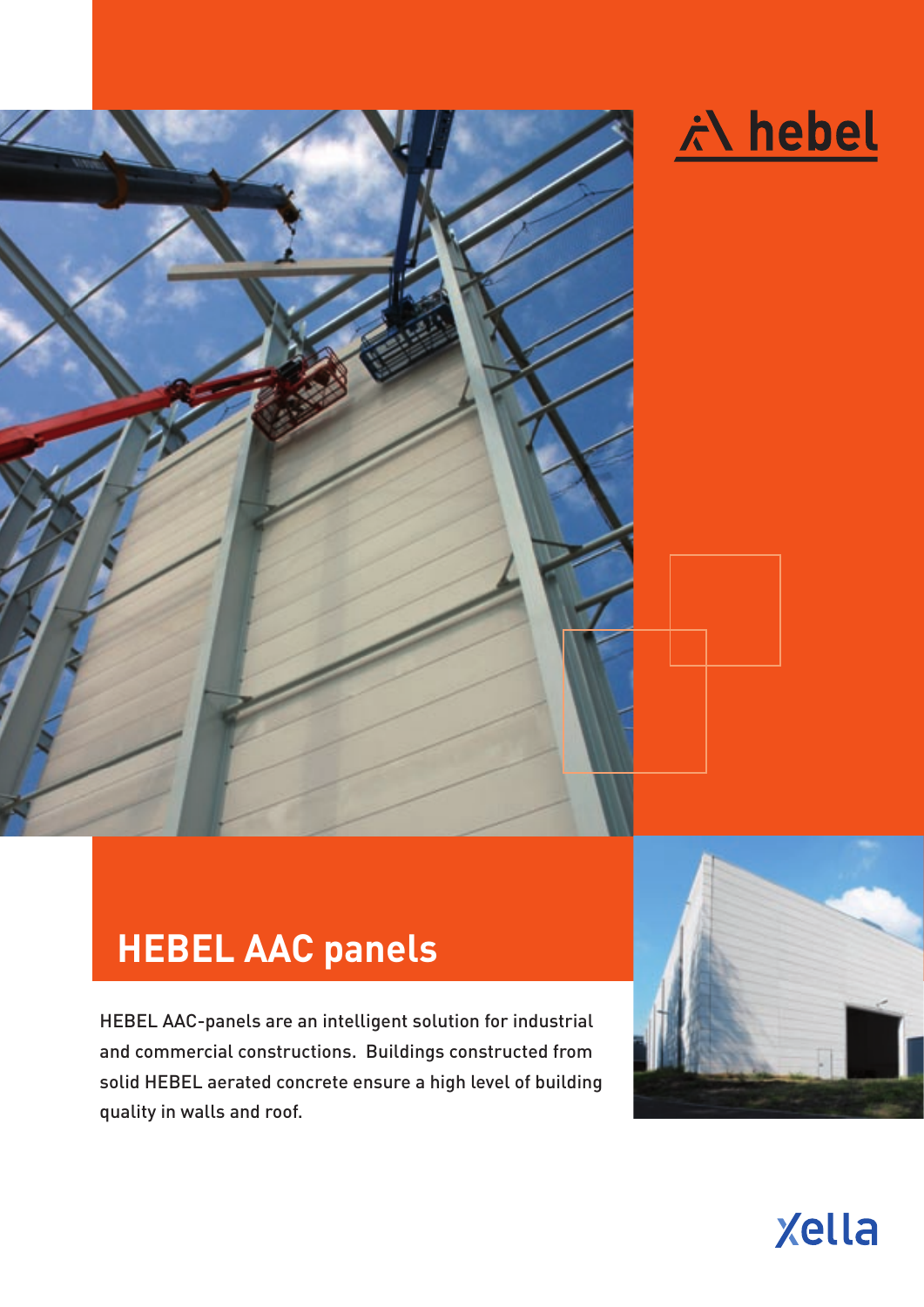# **Production**

HEBEL-panels are reinforced autoclaved aerated concrete elements, and are a completely cured, inert and stable form of calcium silicate hydrate. The structure is composed of very small pores which give the HEBEL material its high thermal insulation and valuable water vapour diffusion characteristics. Its high insulation values and positive ecological balance make it one of the traditional materials of yesterday, today and tomorrow.

HEBEL is manufactured by a closely controlled factory process with the basic raw materials such as cement, lime, finely ground sand and water with the addition of a minimum amount aluminium powder.

All internal reinforcing steel cages in each unit are treated with a special anticorrosion material protec-



**There are HEBEL panels for internal, external and fire protection walls, as well as for floors and roofs. Industrially prefabricated, the HEBEL panels simply have to be mounted at the construction site.**

tion (using ecological dispersion paint).

After mixing the ingredients, the slurry is poured into moulds where a controlled chemical reaction takes place. Hydrogen gas is liberated, causing the mass to expand and forming evenly distributed closed spherical cells that give HEBEL its unique physical properties, combining low density with excellence in insulation and fire protection.

When hard, the mass is wire cut to close tolerances into panels. These are then steam cured in an autoclave under high pressure (10 atm) and at a temperature of 180°C thus completing the chemical process and ensuring a stable, inert product. A quality control programme is operated at the factory to ensure that raw materials, batch proportions, process conditions and finished products comply with the required standards. This rigid quality control throughout all phases of manufacture results in a consistently uniform product.

Independent Government inspectors make regular visits to the factory and carry out tests to ensure compliance with the German Agreement Certificate Standards.

Continuous research work and new techniques are steadily improving production methods and widening the fields of application.

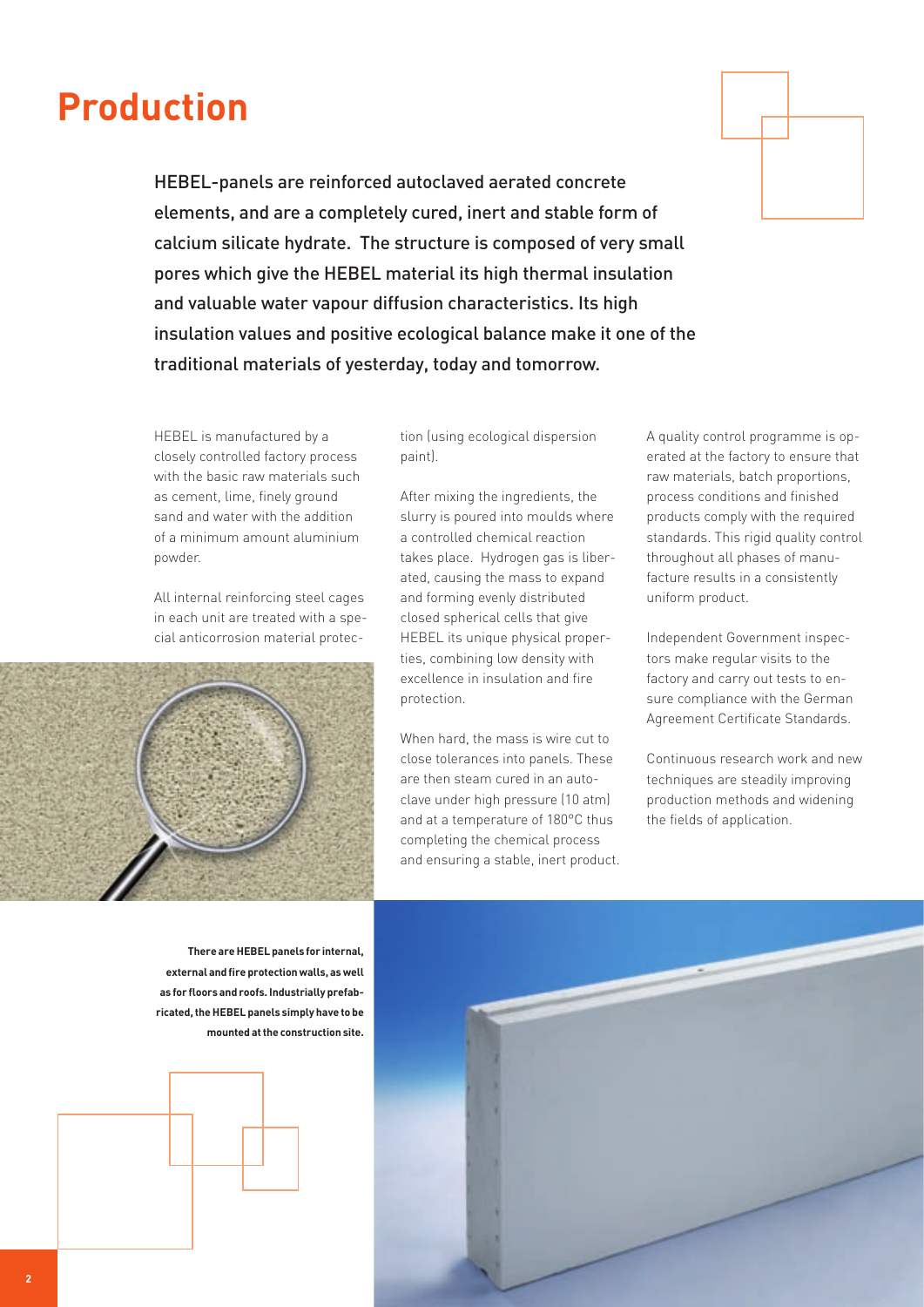# **Hebel caracteristics**





#### **Panel Sizes**

Length: 6.00m or 6.75m (max) Width: 600mm or 750mm (max) Thickness: 100, 150, 200, 240 & 300mm

#### **Shrinkage**

The shrinkage due to drying does not exceed 0.20 mm/m

### **Panel shape**

Rectangular panels with tongue and groove edge profiles for walls or symmetric profiles along the long edges for roofs and floors.

#### **Thermal Expansion.**

The coefficient of linear expansion is 8x10-6/°C

| <b>Modulus of elasticity</b> |               |  |  |  |
|------------------------------|---------------|--|--|--|
| Class CC/500<br>Class CC/600 |               |  |  |  |
| 1500 N/mm <sup>2</sup>       | 2000 $N/mm^2$ |  |  |  |

| <b>Thermal Conductivity (X-value)</b> |                |  |  |  |
|---------------------------------------|----------------|--|--|--|
| Class CC/500<br>Class CC/600          |                |  |  |  |
| $0.115 W/m$ °C                        | $0.150 W/m$ °C |  |  |  |

| <b>Compressive Strength</b>       |                                   |  |  |  |
|-----------------------------------|-----------------------------------|--|--|--|
| Class CC/500                      | Class CC/600                      |  |  |  |
| fck $\geq$ 3.00 N/mm <sup>2</sup> | fck $\geq 4.00$ N/mm <sup>2</sup> |  |  |  |
| (characteristic value)            | (characteristic value)            |  |  |  |

| <b>Densities</b>                     | Class CC/500         | Class CC/600         |
|--------------------------------------|----------------------|----------------------|
| Apparent bulk density (dry)          | $400<\rho<500$       | $500 < \rho < 600$   |
| Design value, incl. reinforcement    | $575 \text{ kg/m}^3$ | $675 \text{ kg/m}^3$ |
| Transport value, incl. reinforcement | $715 \text{ kg/m}^3$ | $815 \text{ kg/m}^3$ |

| <b>Weights</b>                                 | Class CC/600 |     | Class CC/500 |     |     |
|------------------------------------------------|--------------|-----|--------------|-----|-----|
| Thickness                                      | 100          | 150 | 200          | 240 | 300 |
| Design weight (kg/m <sup>2</sup> )             | 67           | 101 | 115          | 138 | 172 |
| Transport weight $\left[\frac{kq}{m^2}\right]$ | 81           | 122 | 143          | 172 | 215 |

| <b>Bending Tensile Strength (characteristic value)</b> |                                  |                                  |  |  |  |
|--------------------------------------------------------|----------------------------------|----------------------------------|--|--|--|
|                                                        | Class CC/600<br>Class CC/500     |                                  |  |  |  |
| Short term                                             | fcflk = $0.81$ N/mm <sup>2</sup> | fcflk = 1.08 $N/mm^2$            |  |  |  |
| Long term                                              | fcflk = $0.54$ N/mm <sup>2</sup> | fcflk = $0.72$ N/mm <sup>2</sup> |  |  |  |

| <b>Thermal Resistance (U-value) W/m2K</b> |       |      |      |      |      |      |
|-------------------------------------------|-------|------|------|------|------|------|
| Thickness                                 | 100   | 15ก  | 175  | 200  | 240  | 300  |
| Class G3/500                              |       | $ -$ | 0.60 | 0.53 | 0.45 | በ 37 |
| <b>Class G4/600</b>                       | 1 1 9 | 0.85 | 0.73 | 0.65 | 0.55 | 1.45 |

| <b>Sound Reduction.</b> |                          |                                    |                          |  |  |  |
|-------------------------|--------------------------|------------------------------------|--------------------------|--|--|--|
| Mass per unit           | Calculated overall sound | Mass per unit                      | Calculated overall sound |  |  |  |
| area ( $kg/m2$ )        | insulation Rw (db)       | area $\left[\frac{kq}{m^2}\right]$ | insulation Rw (db)       |  |  |  |
| 115                     | 38                       | 190                                | 44                       |  |  |  |
| 135                     | 40                       | 210                                | 45                       |  |  |  |
| 150                     | 41                       | 230                                | 46                       |  |  |  |
| 160                     | 42                       | 250                                | 47                       |  |  |  |
| 175                     | 43                       |                                    |                          |  |  |  |
|                         |                          |                                    |                          |  |  |  |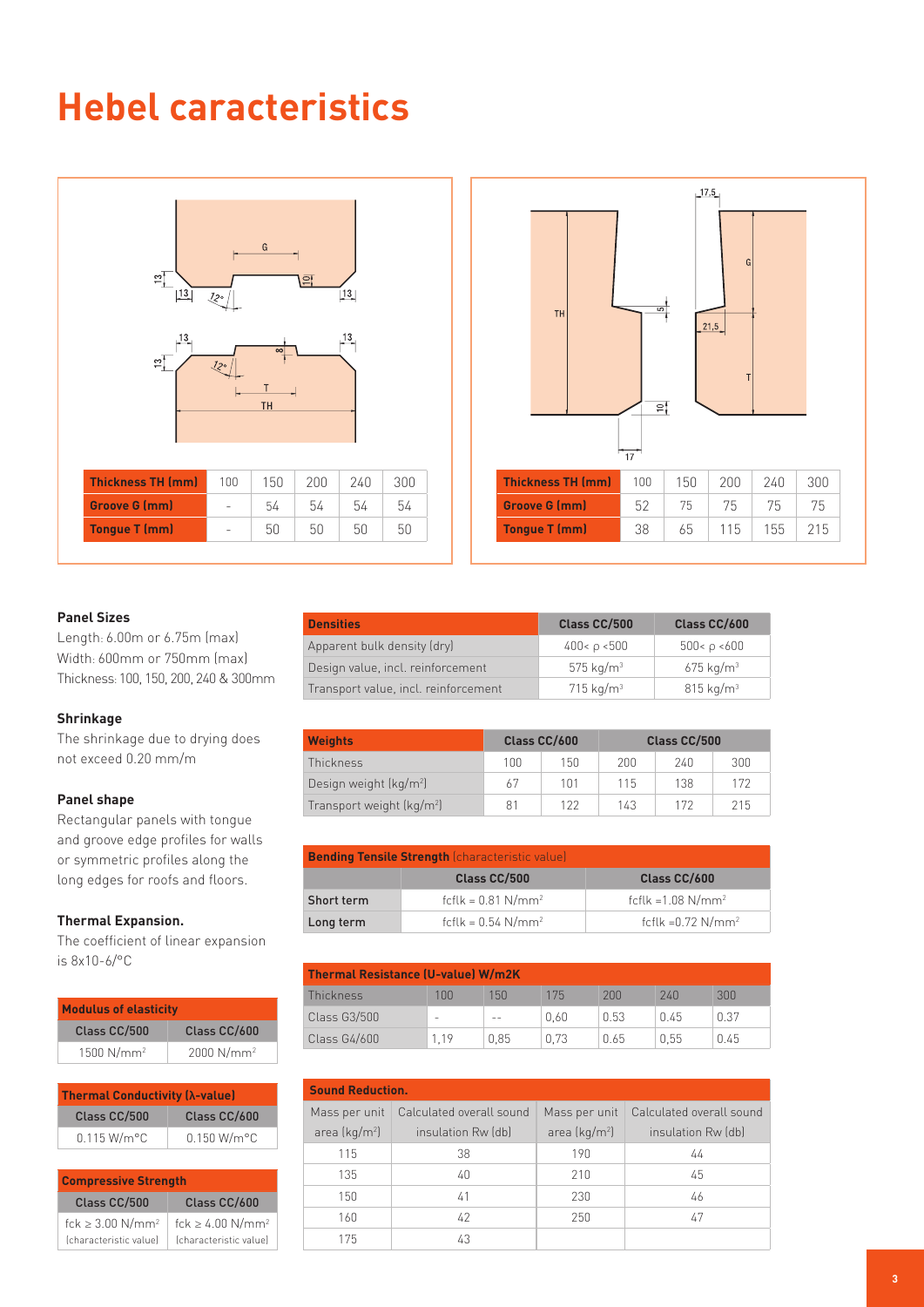# **Fire resistance**

For many years, fire walls made from HEBEL components have proven themselves in logistic companies and distributions centres. The structural fire protection conceps for these buildings become more demanding. HEBEL is the answer.



#### **HEBEL cladding panels**

A 150 mm thick Hebel cladding panel has 6 hours fire resistance (360 minutes). However, the fire resistance of a wall is determined by the total wall concept (BS 76- 21:1987). Please contact our technical service for further detail

**Spread of fire without fire protection walls made from HEBEL aerated concrete HEBEL offers protection.** 



**HEBEL aerated concrete provides protection against the spread of fire**



#### **Heat transfer during a fire after approximately 6 hours**



150 mm wall thickness



Aerated concrete 150 mm wall thickness

**Aerated concrete inhibits heat transfer through a wall several times better than normal concrete. This protects highly flammable goods from spontaneous combustion.**

**The thermal inertia of the aerated concrete wall ensures that the temperature is lower on the side facing away from the fire.**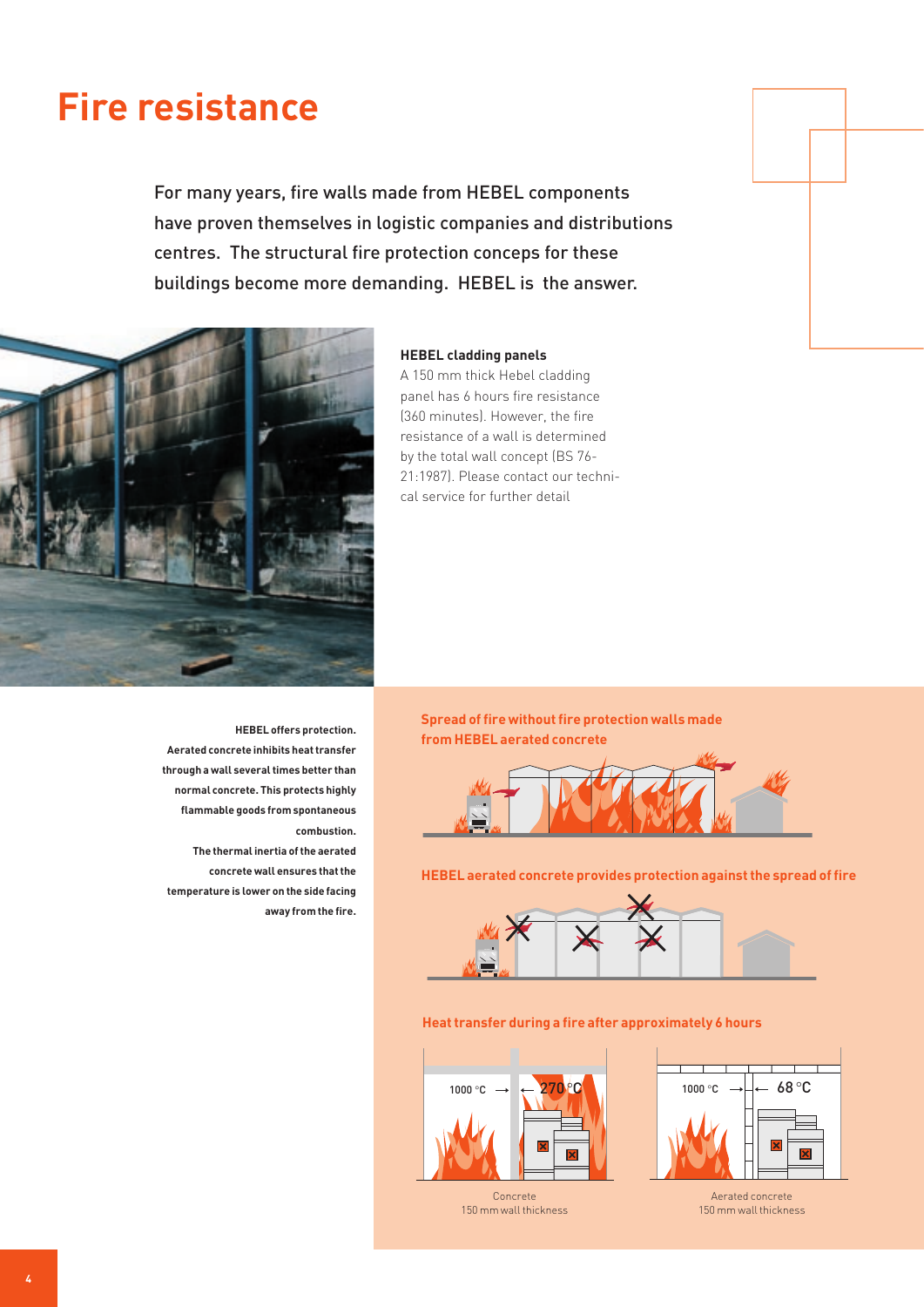

#### **Prevention from secondary fires**



Other material : spreading of fire through burning material that falls down or melts



 $\mathbb{R}$ 

Aerated concrete does not melt or burn

#### **No smoke occurs upon fire**



Other building materials often emit a lott of smoke



When a fire occurs Hebel does not emit smoke or toxic gasses.



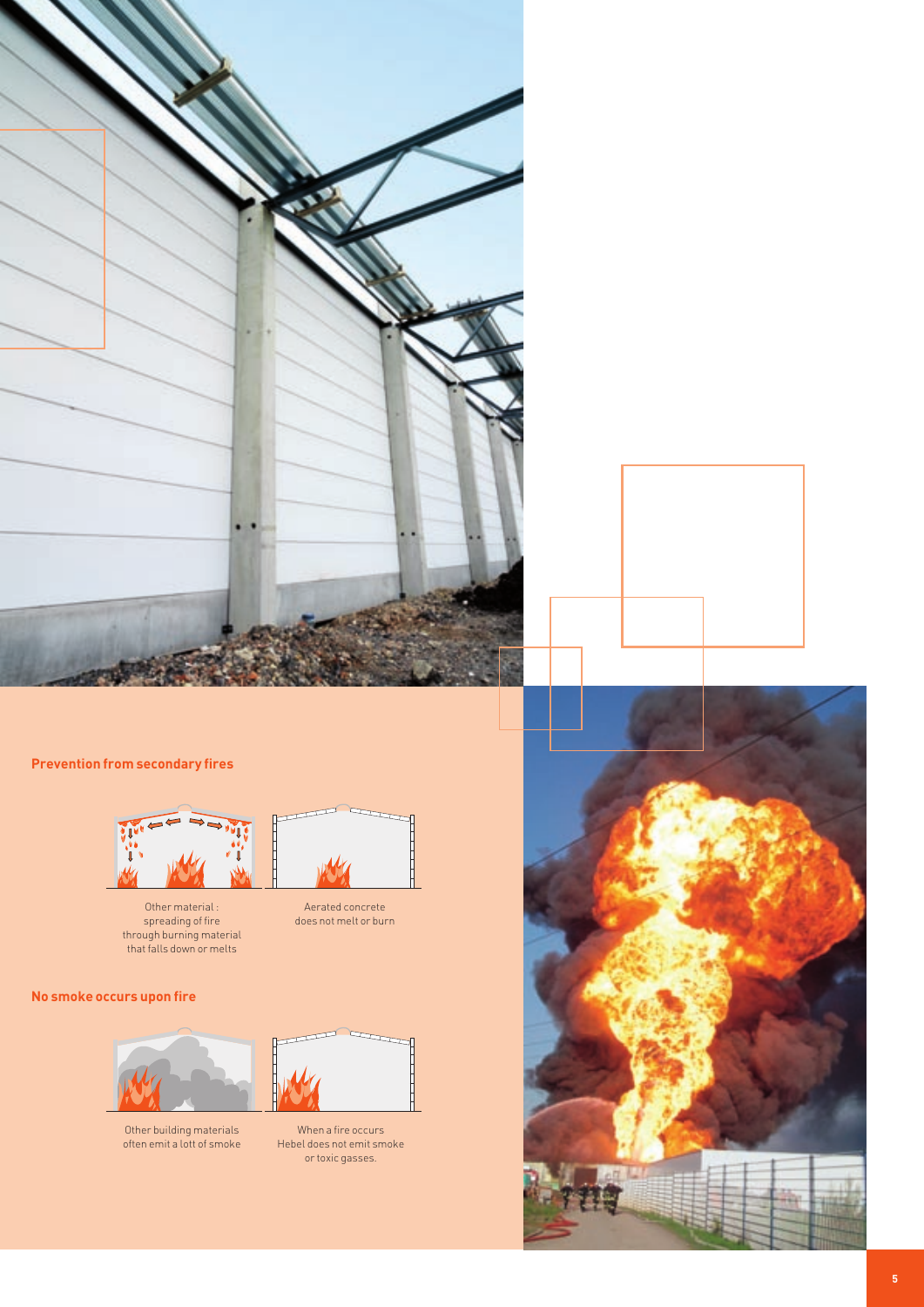## **Installation**

Hebel wall panels are suitable for use on any structure (steel, concrete or wood). Of course, work will proceed more smoothly and the cost benefits will be that much greater if, at the design stage, allowance is made for all of the features of our products.

The wall panels can be mounted horizontally or vertically. Consult the HEBEL application instructions.

### Joints

#### **a. Horizontal mounting**

Where the wall panels are mounted horizontally, the horizontal joint should de filled with a foam strip (EI < 3h) or with HEBEL thin bed mortar –Ytocol (EI > 3h). Vertical joints can be sealed by an injection of an

elastomer sealant or in case of a fire stop wall with rockwool.

#### **b. Vertical mounting**

Where the panels are mounted vertically, the joint can be sealed by injection of an elastomer sealant.

#### Fixing

Fixing systems vary according to the type of framework to which our wall panels are to be fixed or incorporated, and depending on the method of mounting to be used. Fixing accessories are available to order from HEBEL.

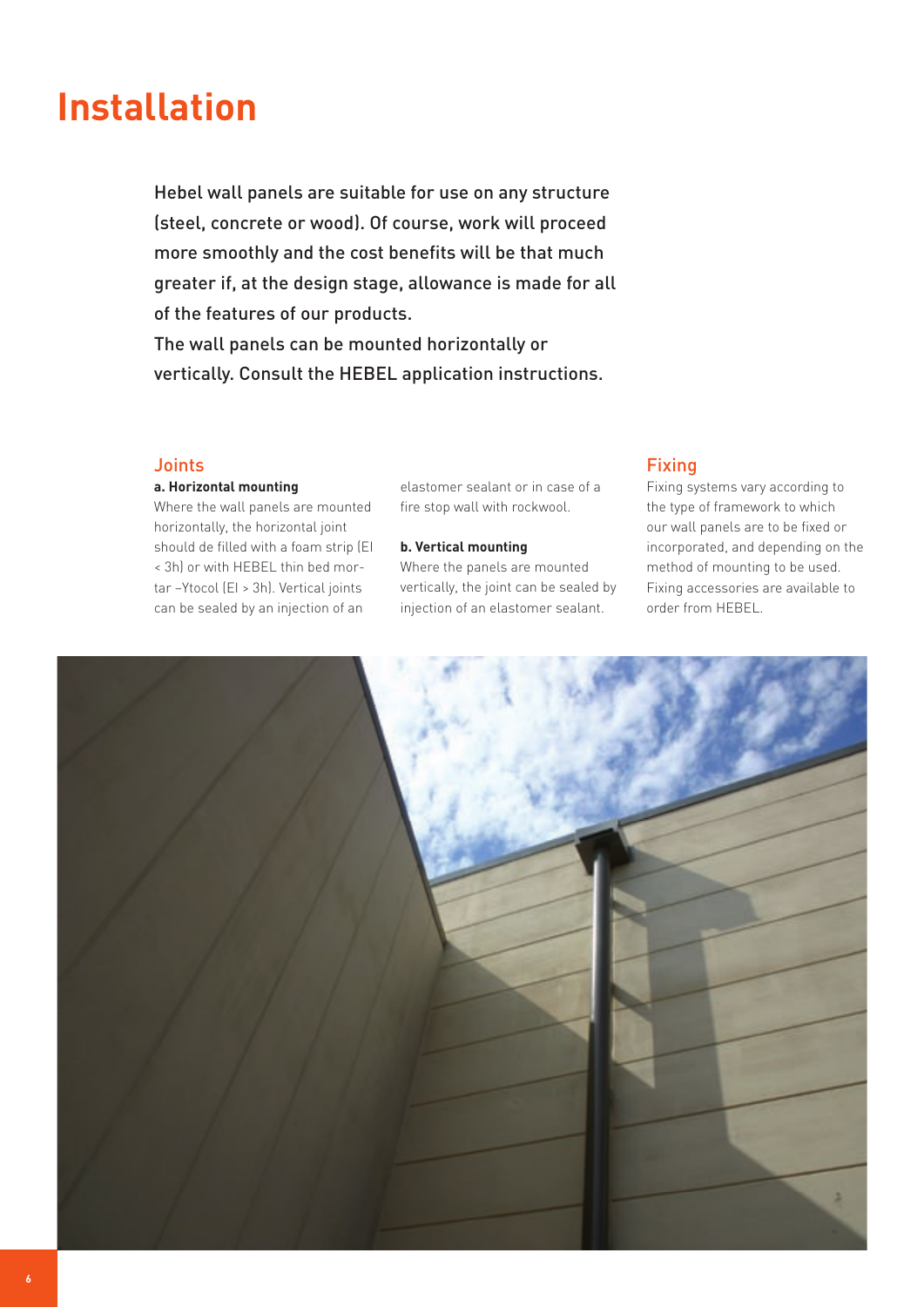### Important notes

a. The wall panels are cut to thick ness using steel wire. The visible face shows the direction of cut which is apparent as the "grain" of the panel. To avoid significant colour contrasts caused by incident light from the sides, it's advisable to always ensure that wall panels on the same façade or elevation are all mounted " with the grain".

For this purpose, one face of all wall panels- whether horizontal or vertical mount- is marked with an arrow, on the end of each panel, indicating the direction of the main reinforcement (also for sawn pan els). The arrow should always be facing the inside of the building.

b. Aerated cellular concrete is a material made from natural raw materials. Slight differences in shade are therefore possible.